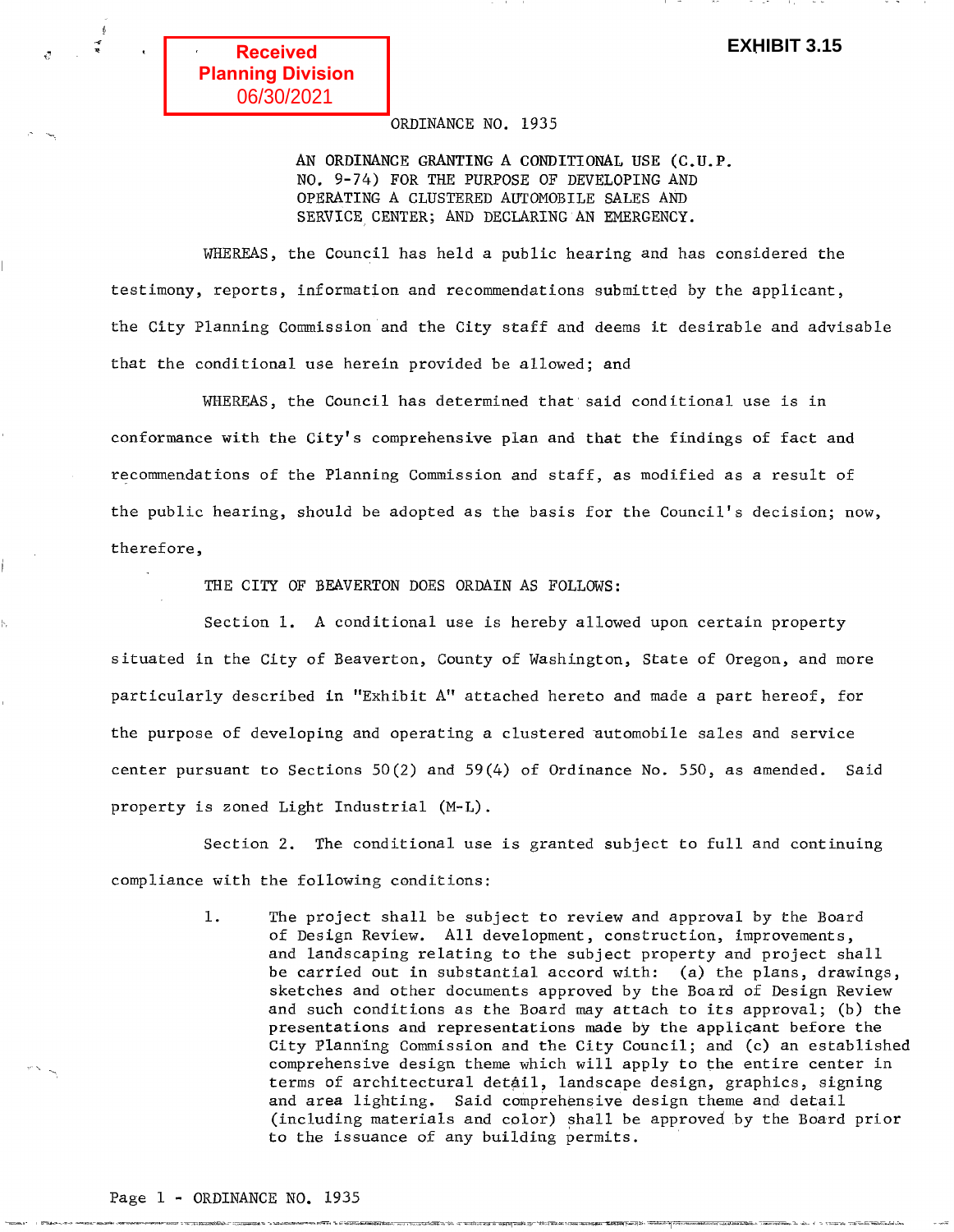2. All properties shall be used for new car sales. Service work (not excluding body and fender work if conducted entirely within an enclosed building) and used car sales shall be allowed only as an accessory use in conjunction, with a specific new-car dealership.

"

- 3. The master sign program submitted to the Board of Design Review shall be for identification purposes only and shall include no special product advertising. No flags, banners, pennants, or any temporary-type identification or advertising media shall be utilized on the premises. Only one free-standing sign shall be permitted for the entire center with all signing emphasizing the concept of unity.
- 4. The proposed street system intersecting S. W. Tualatin Valley Highway and S. W. l4lst Avenue shall be one-way only to form a counter-clockwise flow of traffic.
- 5. All exterior lighting shall be limited to "low-level"aarea lighting with cut-off fixtures so no light or glare projects beyond the subject property lines.
- 6. Public street access shall be provided onto S. W. l4lst Avenue. There shall be no vehicular access onto S. W. Electric Avenue.
- 7. All utilities shall be provided underground in accord with City standards.
- 8. The conditions contained in this ordinance are binding upon the abovedescribed real property and upon the owner and his heirs, executors, administrators, assigns and other successors in interest. The owner or his agents shall furnish each prospective purchaser of all, or a portion of, the subject property with a copy of these conditions. All of the conditions shall be made a part of any future deed or sales agreement relating to the subject property.
- 9. The applicant shall file a copy of this ordinance, as may be finally enacted by the Council, including any subsequent amendments, with the Director of Records and Elections of Washington County, Oregon. No building permits shall be issued until the applicant has provided evidence satisfactory to the City Attorney of compliance with this condition.
- 10. No loudspeakers or external sound-producing electronic equipment shall be used on the subject property.
- 11. Construction of all streets and ways serving the development shall be carried out concurrently with the issuance of any building permits relating to the property with no occupancy of any building being permitted until completiqn of said streets to the satisfaction of the City. Occupancy of a building(s) may occur, however, upon the approval of the City Planning Director if said streets are to be completed within 60 days after the issuance of an occupancy permit.

 $-7.744669949_{\mu=0}$   $\mu=2.44$  ,  $-7.7$   $-7.7666769_{\mu=0}$  . The  $-7.77$ 

,;:

~<br>~

,~ "~\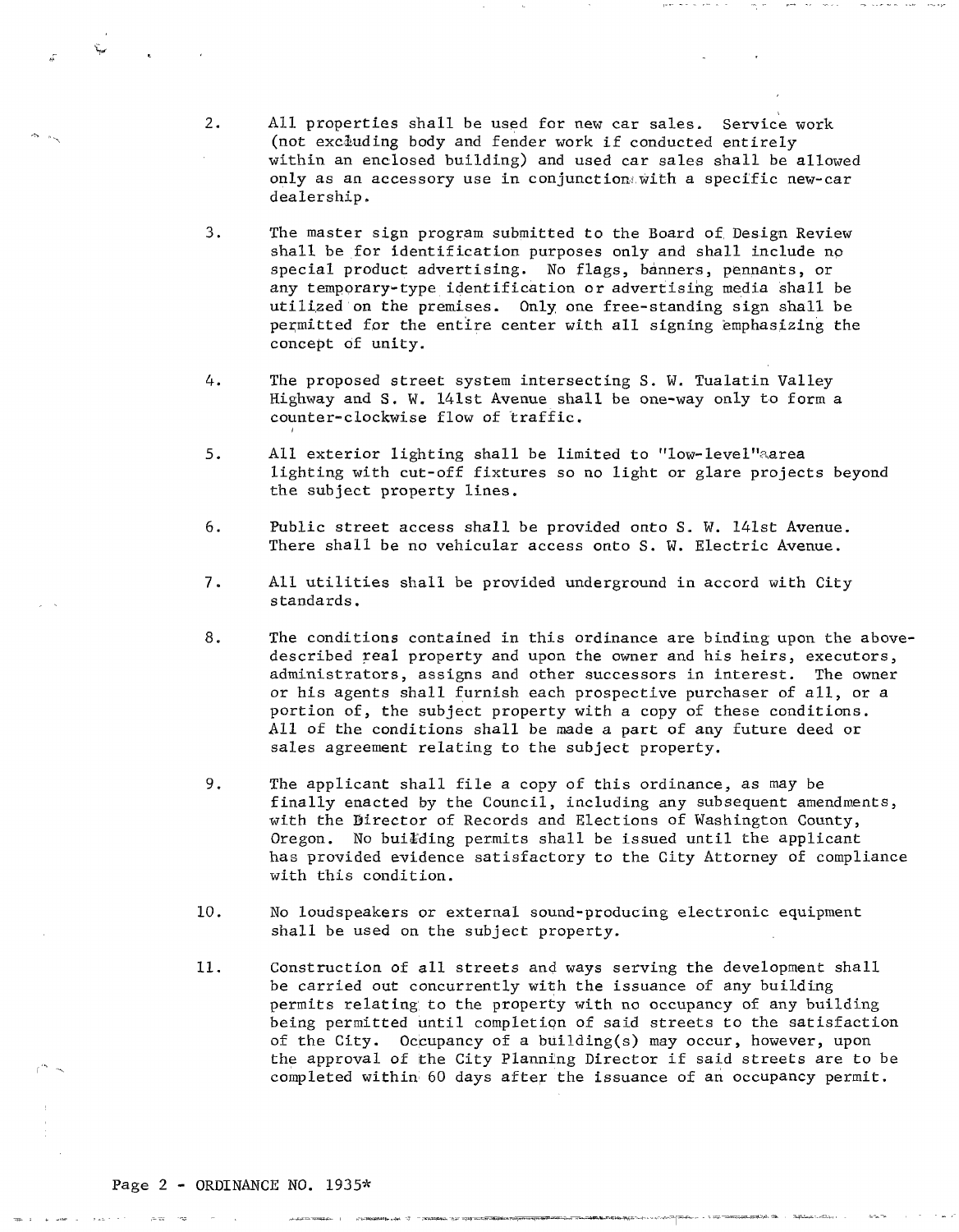To insure the completion, the applicant shall post a bond in a form and in an amount satisfactory to the City Attorney for the remainder of work to be completed on said streets; provided, however, the failure of the applicant to complete the street or post a bond shall terminate the conditional use permit.

12. All streets to be constructed on the subject property shall be constructed in accordance with City standards. All streets shall have a minimum right-of-way of 65 feet to include two 12-foot travel lanes; two 8-foot parking lanes; two six-foot planter strips; and two six-foot sidewalks; provided, however, that, the street west from the cul-de-sac to S. W. 141st Avenue shall have a minimum right#of-way'of 50 feet.

Section 3. This ordinance being necessary for the immediate preservation

of the public peace, health and safety, inasmuch as a determination should be made at the earliest possible date as to the use of and.the conditions attached to the subject property in order to promote the reasonable development thereof and thereby promoting the general economy of the City and to prevent-further uncertainty and substantial financial and other hardships to both the City and the applicant, an emergency is hereby declared to exist and this ordinance shall take effect immediately upon its passage by the Council and approval by the Mayor.

> Passed by the Council this 28th day of January, 1974. Approved by the Mayor this 28th day of January, 1974.

;,'

 $\epsilon\geq-\epsilon$ 

~ ,.,

 $\mathbf{I}$ . MAY.

ATTEST: APPROVED:

tt\_ "0-" \_ \_~ -= .-- r""1f'I"~1~~,.>l. '"f""--<- -\_rr.:;-""".,.=\_ ,... ~~fl'.-~~ ',~~",," ~TI~~~~-"~"

William N. Goung *WILLIAM N · Gollin*<br>WILLIAM H. YOUNG, Mayor